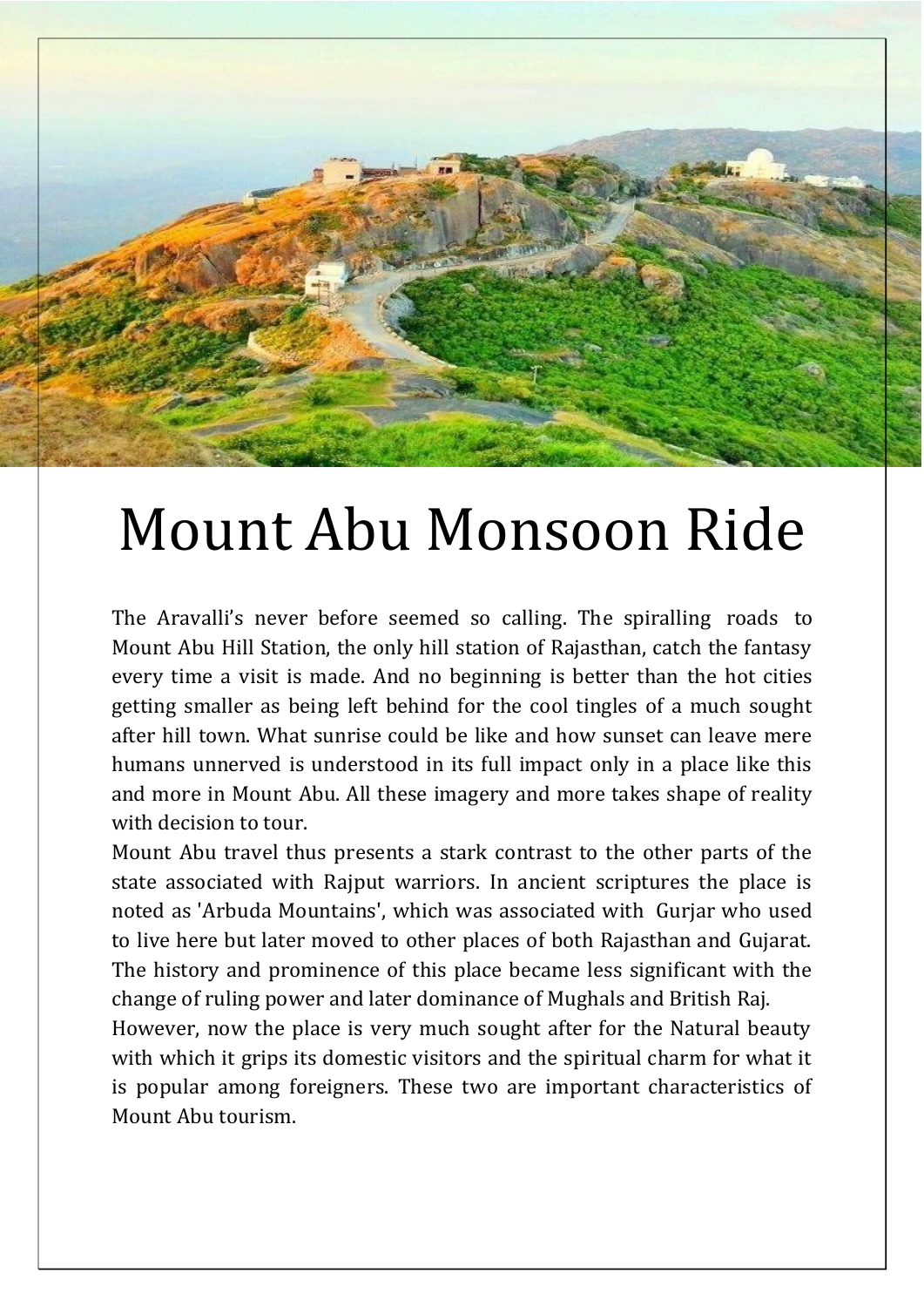

# **RIDE HIGHLIGHT**

| Location        | Mount Abu Rajasthan |
|-----------------|---------------------|
| <b>Total KM</b> | 620 KM Approx.      |
| Duration        | 1 Night 2 Days      |
| Accommodation   | Tent                |

# **ROUTE OF RIDE**

| Day 1 | Ahmedabad-Himmatnagar-Idar-Ambaji-Mount Abu |
|-------|---------------------------------------------|
| Day 2 | Mount Abu-Palanpur-Mehsana-Ahmedabad        |

# **ITINERARY**

- Day 1 Ride begins From Ahmedabad at 5 am. Half of the way will take breakfast Near By Idar than will Move for Mount Abu via Ambaji Temple. Will Take Our Lunch at Campsite at Evening will Visit Nakki Lake, Mount Abu Market and Sun set point. (Breakfast, Lunch, Hi-tea, Dinner)
- Day 2 After Breakfast will Visit Gurusikhar and Achalgarh. Post Lunch We move for the Ahmedabad via Palanpur and Mehsana. If will get some Extra Time than also Visit Adalaj We rich at Ahmedabad around 8 pm 9 pm and we live with sweet and unforgettable memory. (Breakfast, Lunch)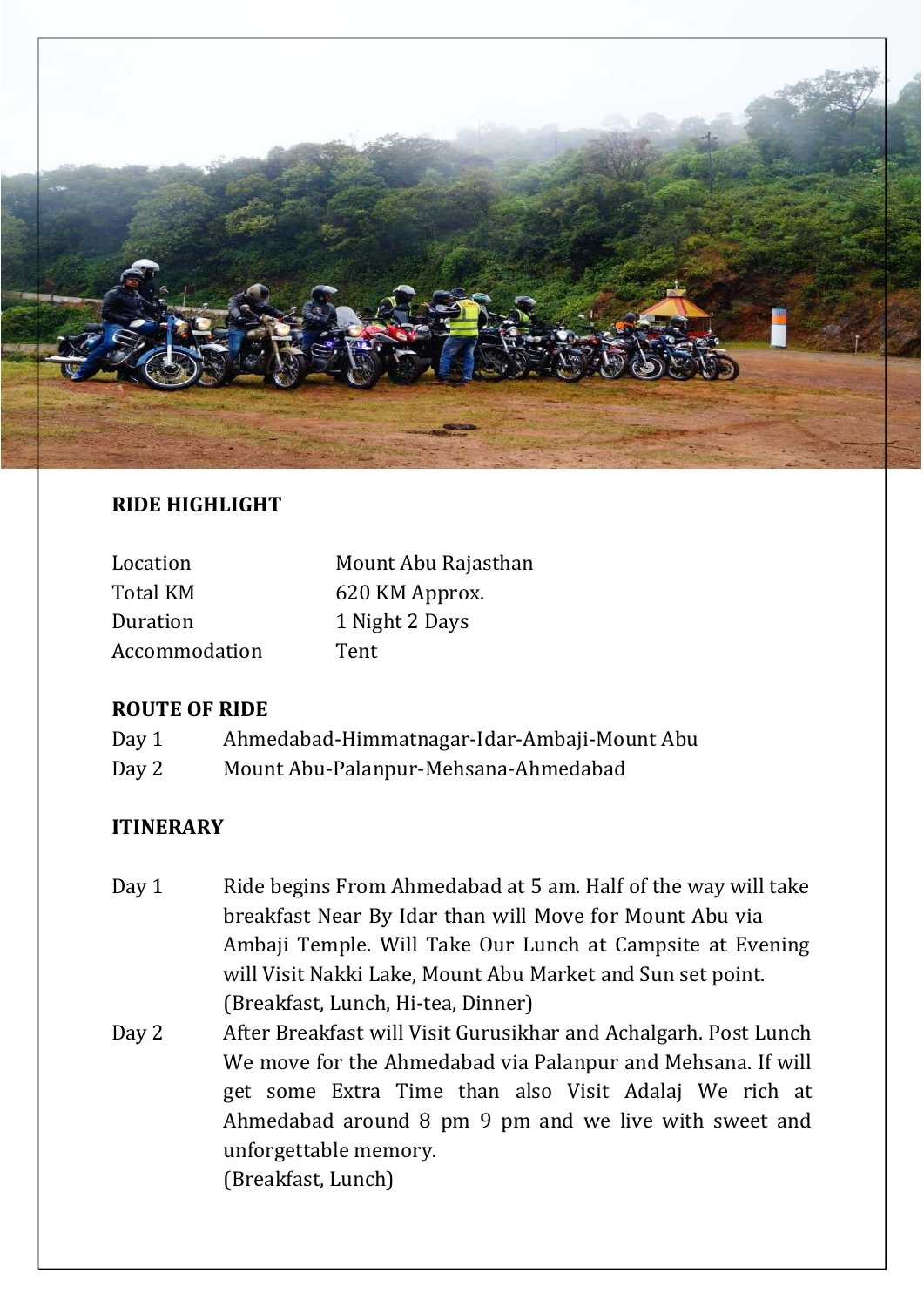

## **INCLUDE**

- $\checkmark$  Food as per Iternary
- $\checkmark$  Dedicated Road Captain
- $\checkmark$  Mechanics.
- $\checkmark$  Mount Abu Entry Fee

#### **EXCLUDE**

- $\checkmark$  Any other item which is not specified under cost inclusions.
- $\checkmark$  Bike and Fuel
- $\checkmark$  Any Damage of Bike
- $\checkmark$  Any Medical Expense Other Than First Aid
- $\checkmark$  Any Personal Expense & Tip To Guide
- $\checkmark$  Second Day Hi-tea and Dinner

### **WHAT TO CARRY**

- $\checkmark$  Riding Gears
- $\checkmark$  One Pair Cloths
- $\checkmark$  Rain Coat or Poncho
- $\checkmark$  Water bottle for Individual
- $\checkmark$  Mask and Personal Sanitizer
- $\checkmark$  Camera or Go Pro

# COMPULSORY

Elbow and Knee Guard, Helmet & Shoes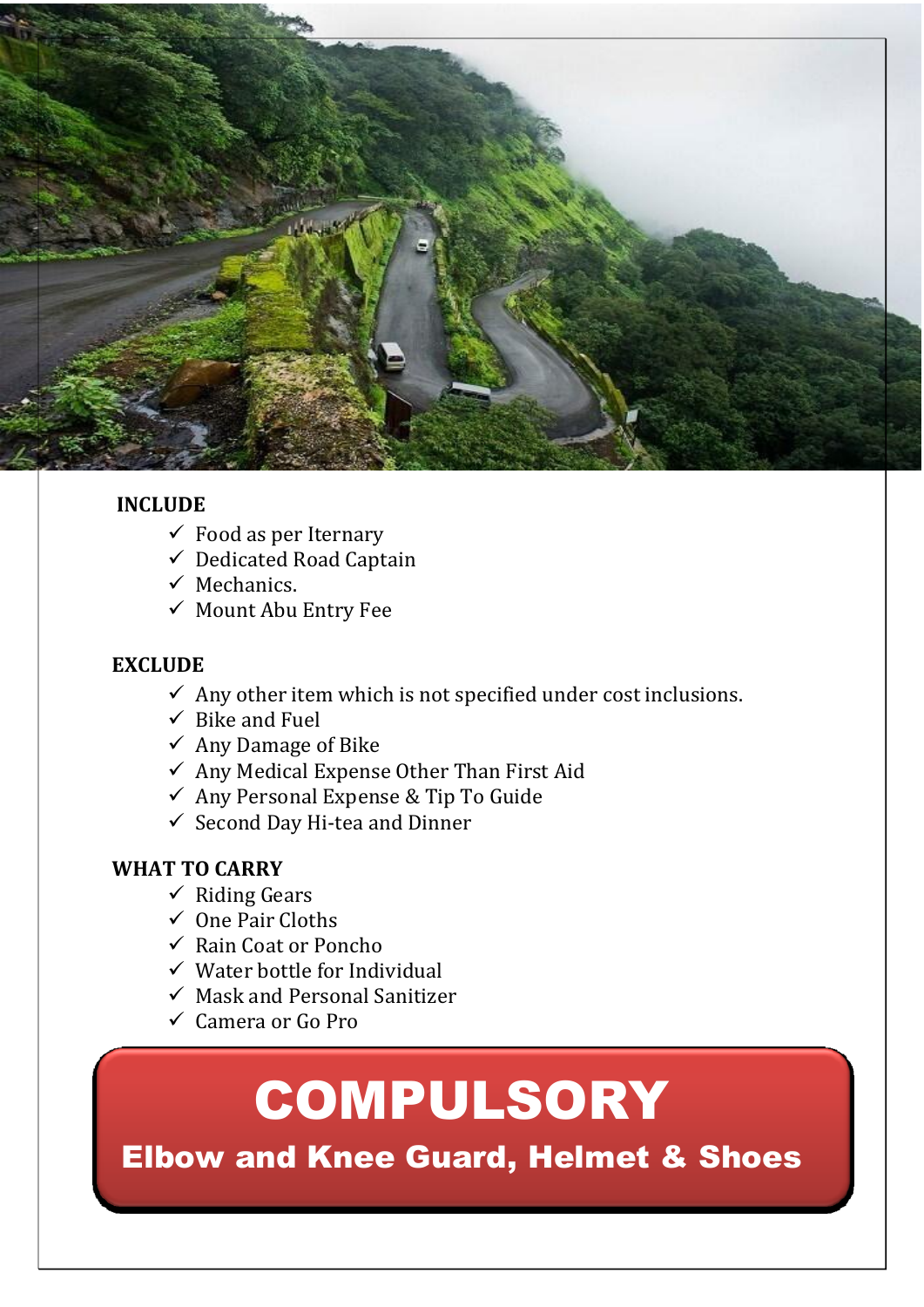### **RULES AND REGULATIONS: (FOR PARTICIPANT)**

- $\checkmark$  Participant will have to follow the instructions clearly and quietly given by the Instructors/Leaders.
- $\checkmark$  Any Misbehave during the camp will lead to cancellation of the participant **& participant may be ordered to leave the Ride/Trek at any time.**
- $\checkmark$  Your Ride Leader will guide you for Rough and all need to cooperate with them.
- $\checkmark$  Participants have to keep clean all Visiting Places.
- $\checkmark$  Do not leave the Ride without Leaders Permission
- $\checkmark$  Participants have to take care of their valuable things. For any kind of missing items, Trailblazer Adventure Club is not responsible.

### **PAYMENTS POLICY**

For all the services contracted, certain advance payment should be made to hold the booking, on confirmed basis & the balance amount can be paid either before your departure from your destination, definitely before the commencement of the services.

Management personnel hold the right to decide upon the amount to be paid as advance payment (Half Payment), based on the nature of the service & the time left for the commencement of the service.

### **CANCELLATION POLICY**

If a Camp is called off at the last moment due to a natural calamity/unforeseen circumstances (like rains, earthquake, landslides, strike, bandh, decided by management team etc.), we will issue the full fees. Cancellation is on full fees Otherwise you can change your camp dates if it's possible by us.

# **SAY YES TO**

**ADVENTURES Let's Do It**